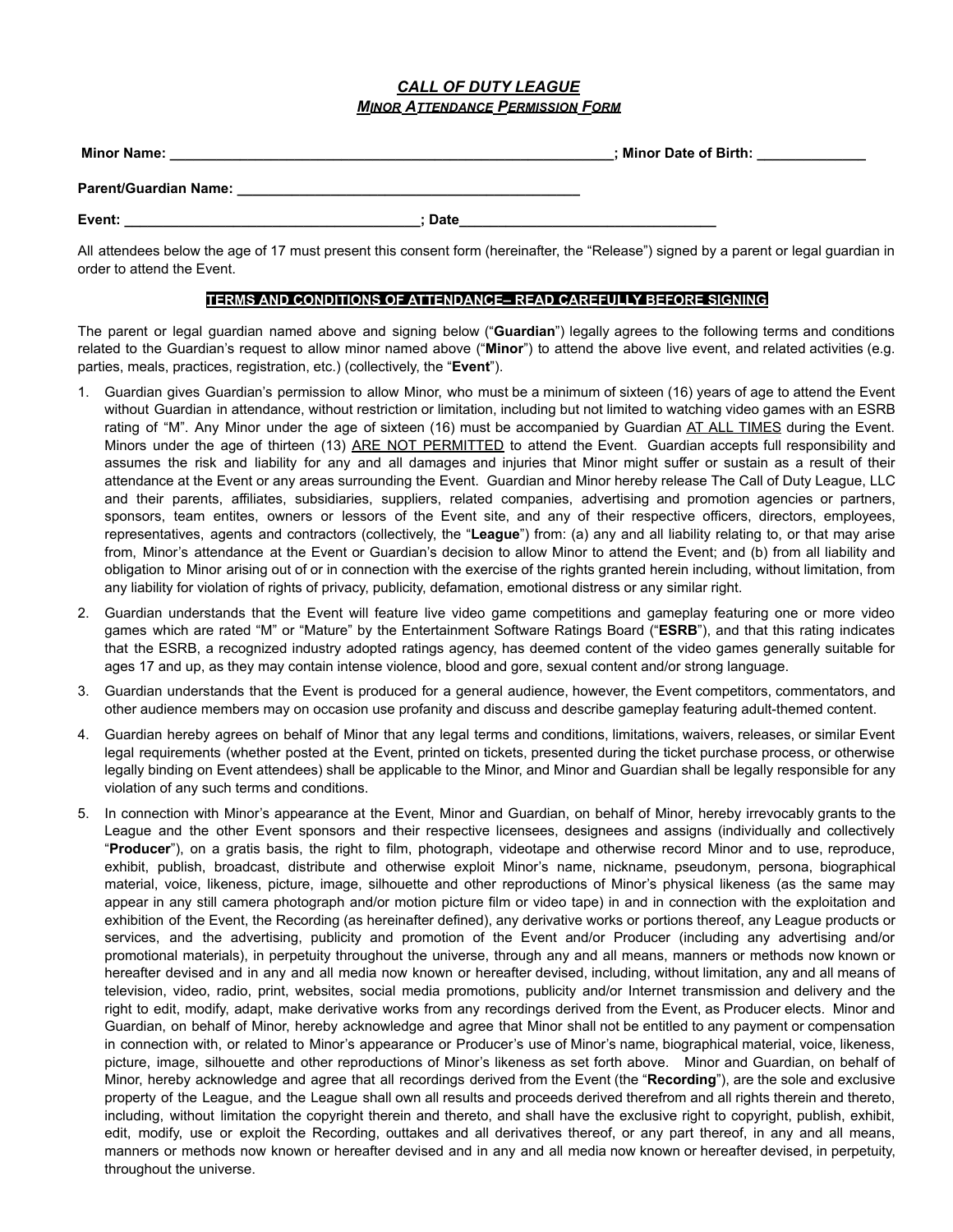- 6. League and Producer have consent from Minor, and Guardian on behalf of Minor, to incorporation any photographs, audio-only or audiovisual recordings in which Minor appears (including, without limitation, news, television, video and/or motion picture footage) in the Event and/or advertisements for use as outlined in Section 5 above as well as for historical documentation and/or archival purposes, including without limitation, on the League's or Producer's website or social media pages (e.g. showing Minor's appearance in the Event); and Minor, and Guardian on behalf of Minor, hereby waive any right to any additional compensation therefor, including but not limited to, any excerpt and/or reuse fees and/or residual payments.
- 7. Minor, and Guardian on behalf of Minor, understand that the League and/or Producer are not obligated to actually exploit any of the rights granted in this Release. Minor and Guardian, on behalf of Minor acknowledge and agree that the League and Producer will incur considerable expense in reliance on this Release, so neither Minor nor Guardian on behalf of Minor, will have the right to revoke it.
- 8. Minor, and Guardian on behalf of Minor, understand that all of the foregoing is a material inducement for the League and Producer to proceed with the Event, and the League and Producer may rely on this Release in proceeding with the Event. Guardian represents and warrants that he/she has the right to enter into this Release, has a legal right to sign this Release on behalf of Minor as the Minor's parent or legal guardian, and has provided accurate and complete information where prompted. Minor and Guardian, on behalf of Minor, hereby indemnify the League from and against all claims, actions, losses, damages, judgments and liabilities related to: (i) Minor's attendance at the Event, (ii) use of Minor's name, biographical material, voice, likeness, picture, image, silhouette and other reproductions of Minor's likeness or Minor's depiction in Event in the Recording, photography, film, or other materials, (iii) Guardian's lack of legal authority to sign this Release on behalf of Minor; (iv) any act or omission by Guardian or Minor at, or related to, the Event; or (v) any breach or alleged breach of this Release. In no event shall Minor or Parent have, and Minor and Parent hereby irrevocably waive, any right to sue the League and/or Producer or to seek or obtain injunctive or other equitable relief in connection with the Event, or the production, distribution, exhibition or other exploitation of the Event, or the advertising, promoting or publicizing of the Event.
- 9. The League shall have the unrestricted right to assign this Release and/or any of its rights and/or obligations hereunder, in whole or in part, to any person or entity. This Release contains the entire understanding of the parties hereto relating to the subject matter hereof, all prior and/or contemporaneous negotiations and understandings being merged herein. No amendment to or modification, waiver, termination or discharge of this Release or any provision thereof shall be binding upon the parties hereto unless confirmed by a written instrument signed by an authorized signatory of each party. This Release has been entered into in the State of California, and the validity, interpretation and legal effect of this Release shall be governed by, and construed and enforced in accordance with, the laws of the State of California applicable to contracts entered into and performed entirely within the State of California, without regard to the conflicts of law principles thereof. All claims, disputes and/or disagreements which may arise out of the interpretation, performance or breach of this Release shall be submitted exclusively to the state courts of the State of California Notwithstanding the foregoing, with respect to any claim by any third party in a forum concerning any matter which is the subject of any representation or warranty hereunder, the parties hereto consent to the personal jurisdiction and venue of such forum for purposes of enforcement of the indemnities provided for herein. The parties hereto irrevocably consent to the in personam jurisdiction and venue of the state and federal courts of the State of California, for any and all such actions or proceedings, and waive any right to seek to transfer or dismiss any said action or proceeding on any grounds, including, but not limited to, the ground of lack of personal jurisdiction, improper venue or inconvenient forum.

GUARDIAN UNDERSTANDS AND AGREES THAT SIGNING THIS RELEASE GIVES UP SUBSTANTIAL RIGHTS FOR GUARDIAN AND MINOR, AND MAKES GUARDIAN PERSONALLY RESPONSIBLE FOR THE FOREGOING AND MAY SUBJECT GUARDIAN TO LEGAL AND FINANCIAL CLAIMS AND LIABILITY.

## **I have read this entire Release and fully understand its contents. I, on behalf of Minor, am signing it voluntarily, without any duress or undue influence.**

## **Parent/Legal Guardian**

| Dated: |  |
|--------|--|